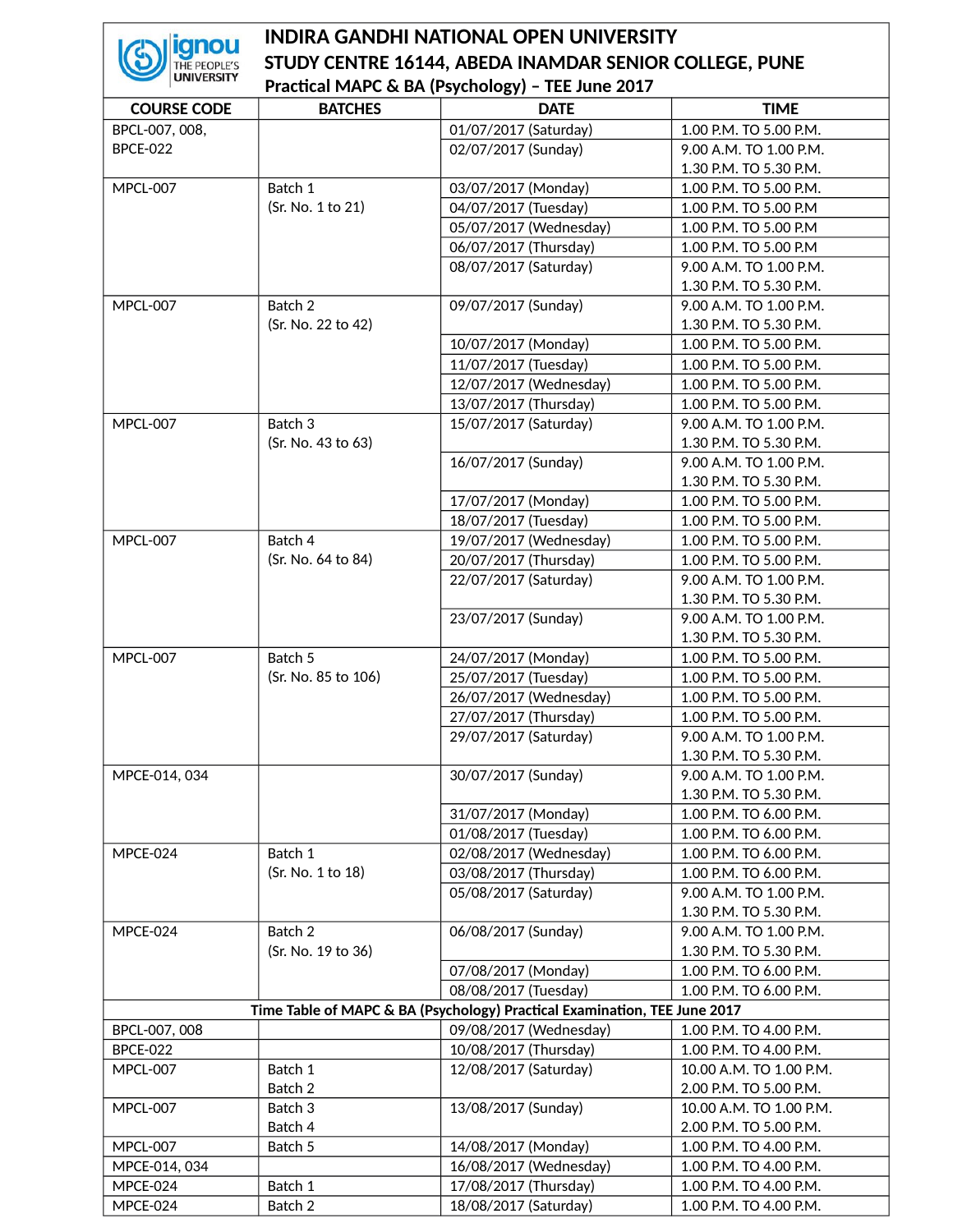## **INDIRA GANDHINATION OPEN UNIVERSITY, REGIONAL CENTRE PUNE SUTYD CENTRE 16144, ABEDA INAMDAR SENIOR COLLEGE, PUNE PRACTICAL MAPC & BA (PSYCHOLOGY) - TEE JUNE 2017**

## **BPCL 007, 008, BPCE 022 (01/07/2017 AND 02/07/2017) BPCL 007**

| SR.N           |            |                  | <b>SCCOD</b> |                                   |              |
|----------------|------------|------------------|--------------|-----------------------------------|--------------|
| O              | <b>ENO</b> | <b>PROG CODE</b> | E.           | <b>STUDNAME</b>                   | <b>CCODE</b> |
| $\mathbf{1}$   | 136224075  | <b>BDP</b>       | 16144        | AKANKSHA DINESHCHANDRA DWIVEDI    | BPCL007      |
| $\overline{2}$ | 140965330  | <b>BDP</b>       | 16144        | VINAY RAGHUNATH KHANODIKAR        | BPCL007      |
| 3              | 148195284  | <b>BDP</b>       | 16144        | HANMANT TUKARAM RAJMALE           | BPCL007      |
| 4              | 156176966  | <b>BDP</b>       | 16144        | CHHAYA PRAVEEN PURI               | BPCL007      |
| 5              | 156183908  | <b>BDP</b>       | 16144        | DNYANESHWAR VINAYAK SAPATE        | BPCL007      |
| 6              | 156188462  | <b>BDP</b>       | 16144        | NIHAR HASABNIS                    | BPCL007      |
| 7              | 159553152  | <b>BDP</b>       | 16144        | PALLAVI VEDPATHAK                 | BPCL007      |
| 8              | 159875946  | <b>BDP</b>       | 16144        | MANTRAWADI VAISHNAVI PRASHANT     | BPCL007      |
| 9              | 159877513  | <b>BDP</b>       | 16144        | <b>ARBAZ SHAIKH</b>               | BPCL007      |
|                |            |                  |              | <b>BPCL 008</b>                   |              |
| SR.N           |            |                  | <b>SCCOD</b> |                                   |              |
| O              | <b>ENO</b> | <b>PROG CODE</b> | E.           | <b>STUDNAME</b>                   | <b>CCODE</b> |
| $\mathbf{1}$   | 136224075  | <b>BDP</b>       | 16144        | AKANKSHA DINESHCHANDRA DWIVEDI    | BPCL008      |
| $\overline{2}$ | 140965330  | <b>BDP</b>       | 16144        | <b>VINAY RAGHUNATH KHANODIKAR</b> | BPCL008      |
| 3              | 148195284  | <b>BDP</b>       | 16144        | HANMANT TUKARAM RAJMALE           | BPCL008      |
| $\overline{4}$ | 156176966  | <b>BDP</b>       | 16144        | CHHAYA PRAVEEN PURI               | BPCL008      |
| 5              | 156183908  | <b>BDP</b>       | 16144        | DNYANESHWAR VINAYAK SAPATE        | BPCL008      |
| 6              | 156188462  | <b>BDP</b>       | 16144        | NIHAR HASABNIS                    | BPCL008      |
| $\overline{7}$ | 159553152  | <b>BDP</b>       | 16144        | PALLAVI VEDPATHAK                 | BPCL008      |
| 8              | 159875946  | <b>BDP</b>       | 16144        | MANTRAWADI VAISHNAVI PRASHANT     | BPCL008      |
| 9              | 159877513  | <b>BDP</b>       | 16144        | <b>ARBAZ SHAIKH</b>               | BPCL008      |
|                |            |                  |              | <b>BPCE 022</b>                   |              |
| SR.N           |            |                  | <b>SCCOD</b> |                                   |              |
| O              | <b>ENO</b> | PROG_CODE        | E.           | <b>STUDNAME</b>                   | <b>CCODE</b> |
| $\mathbf{1}$   | 117032680  | <b>BDP</b>       | 16144        | SHARADDHA CHOWDHARY               | BPCE02       |
| $\overline{2}$ | 146078721  | <b>BDP</b>       | 16144        | SHALGAR SONA MOTILAL              | BPCE02       |
| 3              | 146078818  | <b>BDP</b>       | 16144        | SHALINI SHARMA                    | BPCE02       |
| $\overline{4}$ | 146103033  | <b>BDP</b>       | 16144        | MADHYAMI DESHMUKH                 | BPCE02       |
| 5              | 147462606  | <b>BDP</b>       | 16144        | NILAY MANGESH JOSHI               | BPCE02       |
| 6              | 146097753  | <b>BDP</b>       | 16144        | JADHAV SAMPADA SHIVAJI            | BPCE02       |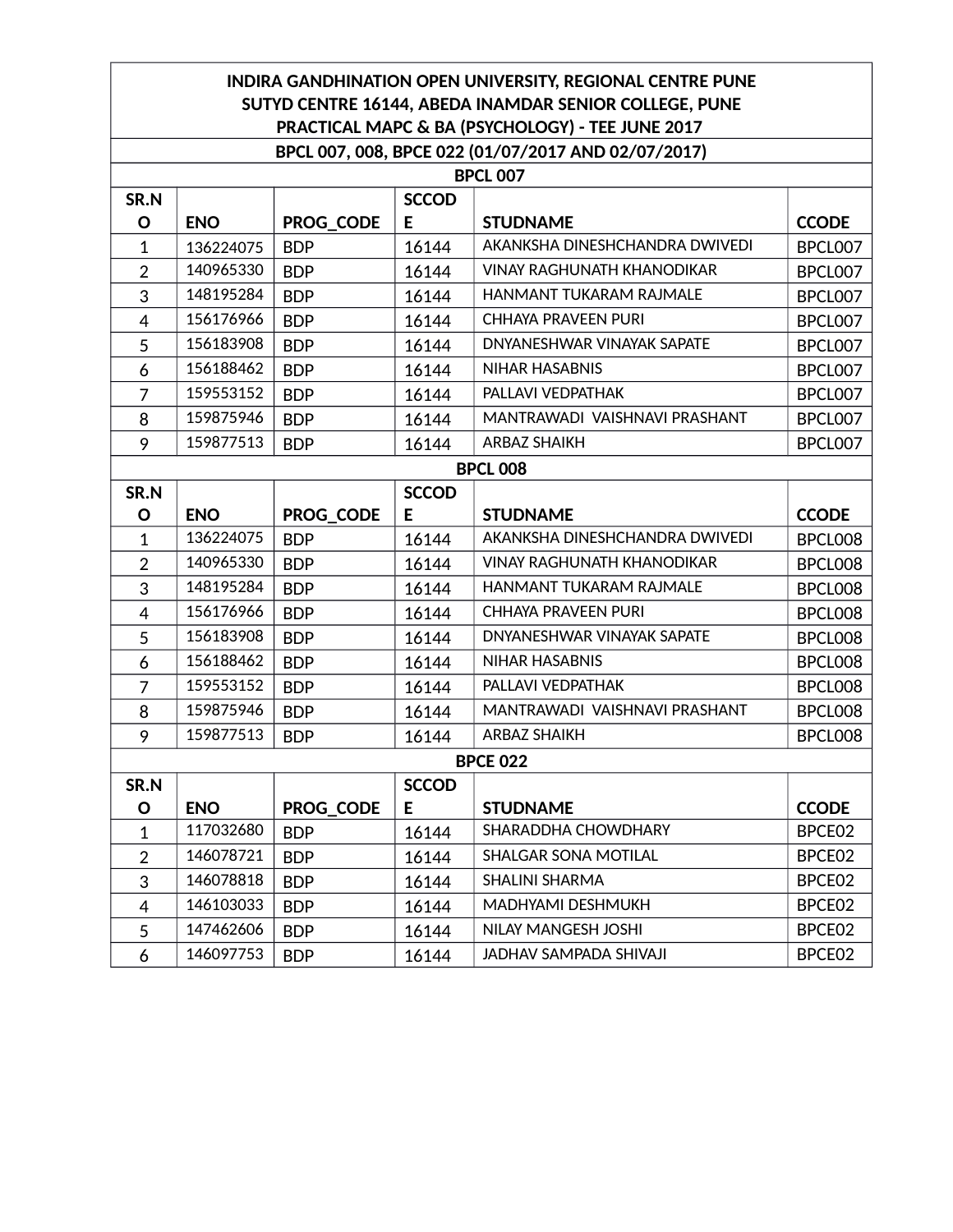| INDIRA GANDHINATION OPEN UNIVERSITY, REGIONAL CENTRE PUNE<br>SUTYD CENTRE 16144, ABEDA INAMDAR SENIOR COLLEGE, PUNE<br>PRACTICAL MAPC & BA (PSYCHOLOGY) - TEE JUNE 2017 |                                               |                               |               |                                               |              |  |  |
|-------------------------------------------------------------------------------------------------------------------------------------------------------------------------|-----------------------------------------------|-------------------------------|---------------|-----------------------------------------------|--------------|--|--|
|                                                                                                                                                                         | MPCL 007 - BATCH 1 (03/07/2017 TO 08/07/2017) |                               |               |                                               |              |  |  |
| SR.N                                                                                                                                                                    |                                               |                               |               |                                               |              |  |  |
| O                                                                                                                                                                       | <b>ENO</b>                                    | PROG_CODE                     | <b>SCCODE</b> | <b>STUDNAME</b>                               | <b>CCODE</b> |  |  |
| $\overline{1}$                                                                                                                                                          | 126172192                                     | <b>MAPC</b>                   | 16144         | SHALAKA SHASHIKANT PAWAR                      | MPCL007      |  |  |
| $\overline{2}$                                                                                                                                                          | 136422721                                     | <b>MAPC</b>                   | 16144         | <b>MALVIKA SHENDE</b>                         | MPCL007      |  |  |
| 3                                                                                                                                                                       | 140963186                                     | <b>MAPC</b>                   | 16144         | MEHREEN AMJAD QIDWAI                          | MPCL007      |  |  |
| $\overline{4}$                                                                                                                                                          | 140979780                                     | <b>MAPC</b>                   | 16144         | SHARADA SADANAND JOSHI                        | MPCL007      |  |  |
| 5                                                                                                                                                                       | 146052062                                     | <b>MAPC</b>                   | 16144         | <b>JEEVAN JYOT JOSHI</b>                      | MPCL007      |  |  |
| 6                                                                                                                                                                       | 146084083                                     | <b>MAPC</b>                   | 16144         | <b>ANJALI TIWARI</b>                          | MPCL007      |  |  |
| $\overline{7}$                                                                                                                                                          | 146084090                                     | <b>MAPC</b>                   | 16144         | KUTAL PRADNYA POPATRAO                        | MPCL007      |  |  |
| 8                                                                                                                                                                       | 146089620                                     | <b>MAPC</b>                   | 16144         | CHAKRABORTY PARAMITA BHALENDU                 | MPCL007      |  |  |
| 9                                                                                                                                                                       | 146101165                                     | <b>MAPC</b>                   | 16144         | RICHA KALRAIYA                                | MPCL007      |  |  |
| 10                                                                                                                                                                      | 150808790                                     | <b>MAPC</b>                   | 16144         | M SHABBIR AHAMMAD                             | MPCL007      |  |  |
| 11                                                                                                                                                                      | 150808854                                     | <b>MAPC</b>                   | 16144         | <b>UDAY PANDEY</b>                            | MPCL007      |  |  |
| 12                                                                                                                                                                      | 156178827                                     | <b>MAPC</b>                   | 16144         | ROCKEY RICHARD LOBO                           | MPCL007      |  |  |
| 13                                                                                                                                                                      | 156192842                                     | <b>MAPC</b>                   | 16144         | YOGITA DINKAR KHARCHE                         | MPCL007      |  |  |
| 14                                                                                                                                                                      | 156192850                                     | <b>MAPC</b>                   | 16144         | SARPOTDAR PRITI MILIND                        | MPCL007      |  |  |
| 15                                                                                                                                                                      | 156193163                                     | <b>MAPC</b>                   | 16144         | SHAIKH HEENA SADIK                            | MPCL007      |  |  |
| 16                                                                                                                                                                      | 156198012                                     | <b>MAPC</b>                   | 16144         | <b>AGNI RAINA</b>                             | MPCL007      |  |  |
| 17                                                                                                                                                                      | 156198020                                     | <b>MAPC</b>                   | 16144         | <b>AIMAN SHAIKH</b>                           | MPCL007      |  |  |
| 18                                                                                                                                                                      | 156200290                                     | <b>MAPC</b>                   | 16144         | ALAT ASHLESHA RAJENDRA                        | MPCL007      |  |  |
| 19                                                                                                                                                                      | 159553897                                     | <b>MAPC</b>                   | 16144         | MOHINI JADHAV                                 | MPCL007      |  |  |
| 20                                                                                                                                                                      | 159555091                                     | <b>MAPC</b>                   | 16144         | MADHURA DILIP JOSHI                           | MPCL007      |  |  |
| 21                                                                                                                                                                      | 159865605                                     | <b>MAPC</b>                   | 16144         | <b>RESHMA GEORGE</b>                          | MPCL007      |  |  |
|                                                                                                                                                                         |                                               |                               |               | MPCL 007 - BATCH 2 (09/07/2017 TO 13/07/2017) |              |  |  |
|                                                                                                                                                                         | <b>ENO</b>                                    | PROG_CODE   SCCODE   STUDNAME |               |                                               | <b>CCODE</b> |  |  |
| 22                                                                                                                                                                      | 159866148                                     | <b>MAPC</b>                   | 16144         | <b>ILA SAXENA</b>                             | MPCL007      |  |  |
| 23                                                                                                                                                                      | 159868102                                     | <b>MAPC</b>                   | 16144         | SONALI BALKRISHNA GARULE                      | MPCL007      |  |  |
| 24                                                                                                                                                                      | 161623530                                     | <b>MAPC</b>                   | 16144         | SHINDE MRUNAL SHIRISH                         | MPCL007      |  |  |
| 25                                                                                                                                                                      | 161623547                                     | <b>MAPC</b>                   | 16144         | NUPUR RAJKUMAR WAHI                           | MPCL007      |  |  |
| 26                                                                                                                                                                      | 163061421                                     | <b>MAPC</b>                   | 16144         | VIJI U                                        | MPCL007      |  |  |
| 27                                                                                                                                                                      | 165657602                                     | <b>MAPC</b>                   | 16144         | ARCHANA ASHOK KALPURE                         | MPCL007      |  |  |
| 28                                                                                                                                                                      | 165657680                                     | <b>MAPC</b>                   | 16144         | SIDDIQUI NAUSHEEN NIYAZ                       | MPCL007      |  |  |
| 29                                                                                                                                                                      | 165657698                                     | <b>MAPC</b>                   | 16144         | KHAN GULAFSHA ATIQUE                          | MPCL007      |  |  |
| 30                                                                                                                                                                      | 165657713                                     | <b>MAPC</b>                   | 16144         | <b>GAURI PRAKASH CHIMBALKAR</b>               | MPCL007      |  |  |
| 31                                                                                                                                                                      | 165657752                                     | <b>MAPC</b>                   | 16144         | DHANRAJ RAMAN MARATHE                         | MPCL007      |  |  |
| 32                                                                                                                                                                      | 165657791                                     | <b>MAPC</b>                   | 16144         | <b>SHIVANI MOHAN MATE</b>                     | MPCL007      |  |  |
| 33                                                                                                                                                                      | 165660349                                     | <b>MAPC</b>                   | 16144         | DESALE BHAGYASHREE BHAUSAHEB                  | MPCL007      |  |  |
| 34                                                                                                                                                                      | 165664432                                     | <b>MAPC</b>                   | 16144         | KOTKUNDE SACHIN TUKARAM                       | MPCL007      |  |  |
| 35                                                                                                                                                                      | 165664994                                     | <b>MAPC</b>                   | 16144         | PURNIMA BHASKAR                               | MPCL007      |  |  |
| 36                                                                                                                                                                      | 165665663                                     | <b>MAPC</b>                   | 16144         | <b>GAIKWAD SHEFALI RAMESH</b>                 | MPCL007      |  |  |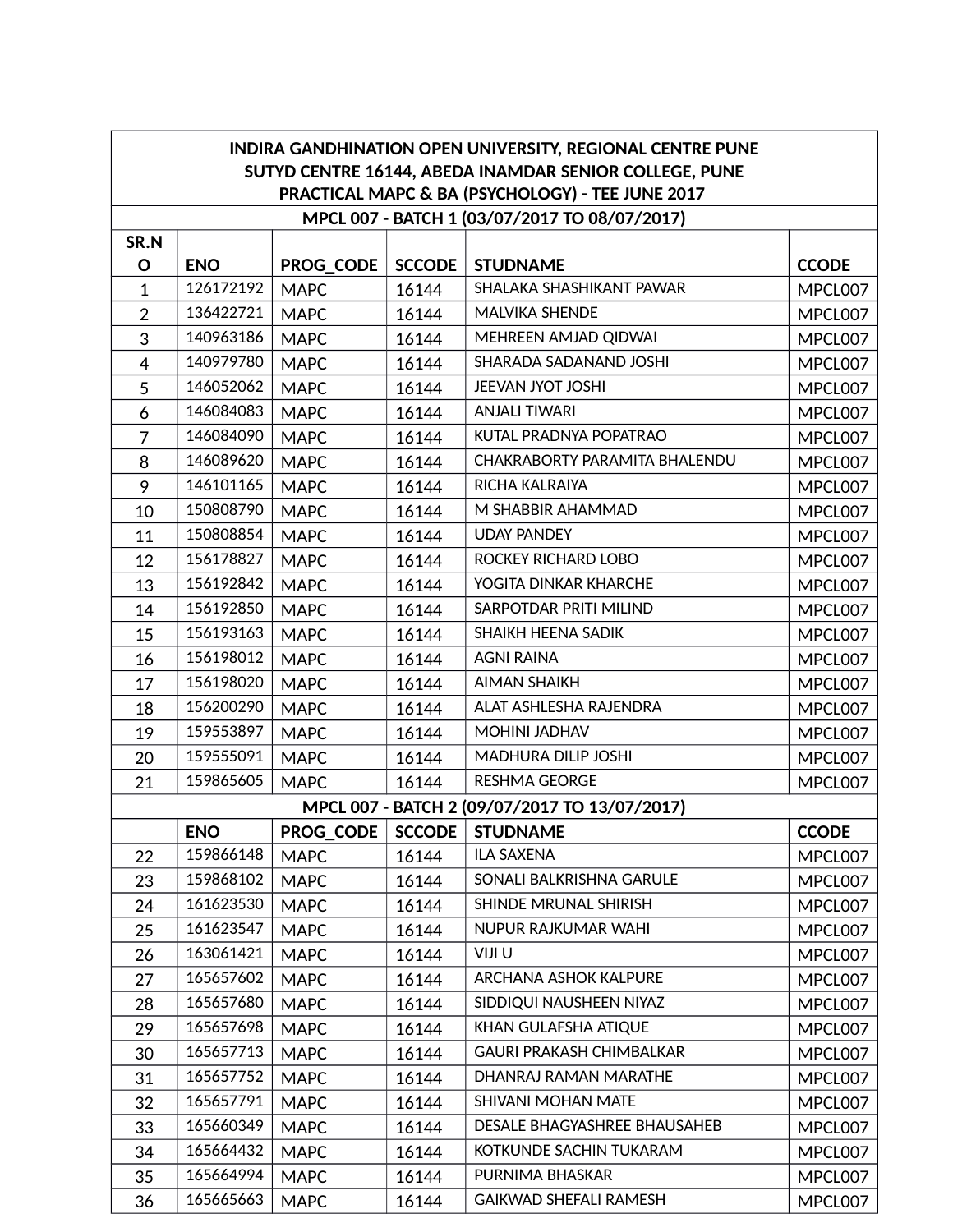| 37 | 165665695  | <b>MAPC</b>      | 16144         | SARODE RATNADEEP GURUDEO                      | MPCL007      |
|----|------------|------------------|---------------|-----------------------------------------------|--------------|
| 38 | 165666411  | <b>MAPC</b>      | 16144         | <b>KULDEEP KUMAR</b>                          | MPCL007      |
| 39 | 165666468  | <b>MAPC</b>      | 16144         | PATEL FARZANA FATIMA YOUSUF                   | MPCL007      |
| 40 | 165666508  | <b>MAPC</b>      | 16144         | JIYAA PANKAJ KHATRI                           | MPCL007      |
| 41 | 165667825  | <b>MAPC</b>      | 16144         | SAJINLAL L. S                                 | MPCL007      |
| 42 | 165667911  | <b>MAPC</b>      | 16144         | KOTKUNDE YOGITA SACHIN                        | MPCL007      |
|    |            |                  |               | MPCL 007 - BATCH 3 (15/07/2017 TO 18/07/2017) |              |
|    | <b>ENO</b> | <b>PROG_CODE</b> | <b>SCCODE</b> | <b>STUDNAME</b>                               | <b>CCODE</b> |
| 43 | 165671248  | <b>MAPC</b>      | 16144         | SUVARNA RAJU KUMBHARKAR                       | MPCL007      |
| 44 | 165671255  | <b>MAPC</b>      | 16144         | SAMPADA PARANJAPE SANJAY                      | MPCL007      |
| 45 | 165671341  | <b>MAPC</b>      | 16144         | PATOLE SUPRIYA VINAYAK                        | MPCL007      |
| 46 | 165671420  | <b>MAPC</b>      | 16144         | PRATAP RAJNISH                                | MPCL007      |
| 47 | 165671800  | <b>MAPC</b>      | 16144         | MUKUND DAVID MAGAR                            | MPCL007      |
| 48 | 165672787  | <b>MAPC</b>      | 16144         | <b>RUHIE SAYYED</b>                           | MPCL007      |
| 49 | 165673456  | <b>MAPC</b>      | 16144         | <b>VAIDEHI RAJESHWAR JANJALE</b>              | MPCL007      |
| 50 | 165673470  | <b>MAPC</b>      | 16144         | JYOTSNA SAMADHAN BODADE                       | MPCL007      |
| 51 | 165673908  | <b>MAPC</b>      | 16144         | <b>SHADI NATRAJAN</b>                         | MPCL007      |
| 52 | 166840720  | <b>MAPC</b>      | 16144         | ANIKET AVINASH SOMAN                          | MPCL007      |
| 53 | 166850549  | <b>MAPC</b>      | 16144         | ULKA SAMRENDRA NIMBALKAR                      | MPCL007      |
| 54 | 168056036  | <b>MAPC</b>      | 16144         | <b>HEET GADHIA</b>                            | MPCL007      |
| 55 | 168059862  | <b>MAPC</b>      | 16144         | <b>KUMAR GAURAV SINHA</b>                     | MPCL007      |
| 56 | 168059910  | <b>MAPC</b>      | 16144         | <b>KAUSTUBH TAMANE</b>                        | MPCL007      |
| 57 | 168351334  | <b>MAPC</b>      | 16144         | AMRUTA ATMARAM PAWAR                          | MPCL007      |
| 58 | 168351531  | <b>MAPC</b>      | 16144         | WAGH AISHWARYA KARBHARI                       | MPCL007      |
| 59 | 168351635  | <b>MAPC</b>      | 16144         | BHAVSAR BHUSHAN CHANDRAKANT                   | MPCL007      |
| 60 | 168352081  | <b>MAPC</b>      | 16144         | <b>JUNGARE PUNAM PANDURANG</b>                | MPCL007      |
| 61 | 168352232  | <b>MAPC</b>      | 16144         | SABLE AJINKYA BHASKAR                         | MPCL007      |
| 62 | 168352368  | <b>MAPC</b>      | 16144         | PAWAN SHIVANAND DULANGE                       | MPCL007      |
| 63 | 168352390  | <b>MAPC</b>      | 16144         | PRAVEENA SAIL                                 | MPCL007      |
|    |            |                  |               | MPCL 007 - BATCH 4 (19/07/2017 TO 23/07/2017) |              |
|    | <b>ENO</b> | PROG CODE        | <b>SCCODE</b> | <b>STUDNAME</b>                               | <b>CCODE</b> |
| 64 | 168352415  | <b>MAPC</b>      | 16144         | <b>KUMAR NEELABH</b>                          | MPCL007      |
| 65 | 168352430  | <b>MAPC</b>      | 16144         | CHAUDHARI MEGHASHAM PRABHAKAR                 | MPCL007      |
| 66 | 168353550  | <b>MAPC</b>      | 16144         | <b>SRIKANT KUMAR SAHU</b>                     | MPCL007      |
| 67 | 168392798  | <b>MAPC</b>      | 16144         | RUPA RAVI RANJAN                              | MPCL007      |
| 68 | 168485931  | <b>MAPC</b>      | 16144         | JOGDAND NEHA SATISH                           | MPCL007      |
| 69 | 168591780  | <b>MAPC</b>      | 16144         | <b>VASUDEV SHIVAJI SALUNKE</b>                | MPCL007      |
| 70 | 168592140  | <b>MAPC</b>      | 16144         | YOUME CHAHAL                                  | MPCL007      |
| 71 | 168592172  | <b>MAPC</b>      | 16144         | SAHARE NAMITA MANOHAR                         | MPCL007      |
| 72 | 168592251  | <b>MAPC</b>      | 16144         | JADHAV PRASHANT RAOSAHEB                      | MPCL007      |
| 73 | 168592290  | <b>MAPC</b>      | 16144         | <b>SURAJ MOHAN RAUT</b>                       | MPCL007      |
| 74 | 168690024  | <b>MAPC</b>      | 16144         | <b>VEENA MISHRA</b>                           | MPCL007      |
| 75 | 168690855  | <b>MAPC</b>      | 16144         | SHINDE NISHIKANT SAHADEO                      | MPCL007      |
| 76 | 168691800  | <b>MAPC</b>      | 16144         | MEENAKSHI DEODHAR                             | MPCL007      |
| 77 | 168869960  | <b>MAPC</b>      | 16144         | DEVYANI AJAY PAWAR                            | MPCL007      |
| 78 | 169695120  | <b>MAPC</b>      | 16144         | VARSHA AMOL CHOUDHARI                         | MPCL007      |
| 79 | 146084123  | <b>MAPC</b>      | 16144         | RENUKA YOGENDRA MADIWALE                      | MPCL007      |
| 80 | 146089527  | <b>MAPC</b>      | 16144         | PANSE PRADEEP DATTATRAYA                      | MPCL007      |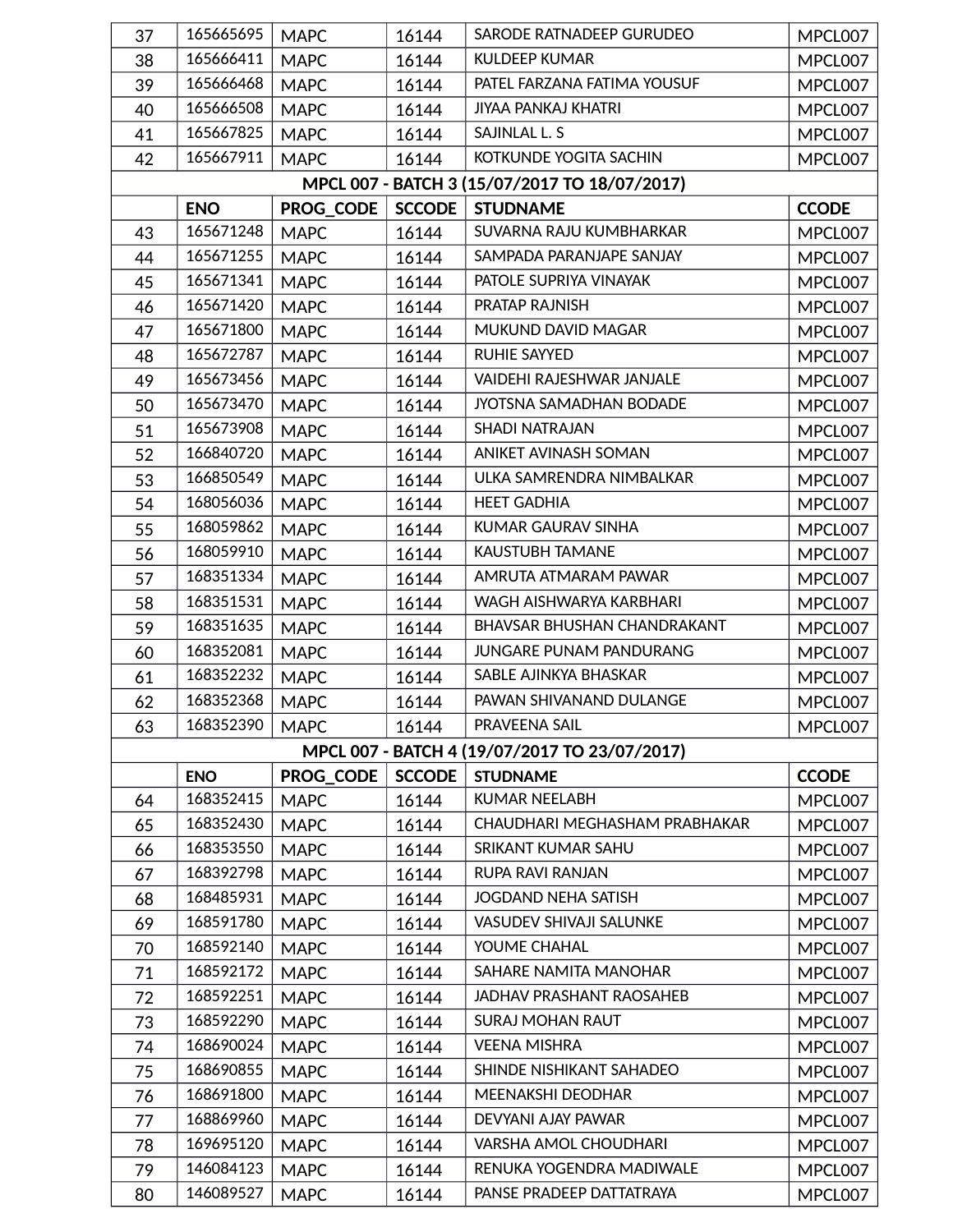| 81  | 146101520  | <b>MAPC</b> | 16144         | <b>VAIDEHI VIKAS NEHARKAR</b>                 | MPCL007      |
|-----|------------|-------------|---------------|-----------------------------------------------|--------------|
| 82  | 156178913  | <b>MAPC</b> | 16144         | KIRAN SOMSHANKAR LALSANGI                     | MPCL007      |
| 83  | 156181452  | <b>MAPC</b> | 16144         | TEJASWINI KEDAR JOSHI                         | MPCL007      |
| 84  | 156193045  | <b>MAPC</b> | 16144         | <b>SWETHA CN</b>                              | MPCL007      |
|     |            |             |               | MPCL 007 - BATCH 5 (24/07/2017 TO 29/07/2017) |              |
|     | <b>ENO</b> | PROG CODE   | <b>SCCODE</b> | <b>STUDNAME</b>                               | <b>CCODE</b> |
| 85  | 156193124  | <b>MAPC</b> | 16144         | YOGINI SHRIPADARAO DIGRASKAR                  | MPCL007      |
| 86  | 163293705  | <b>MAPC</b> | 16144         | <b>ANUSHRI KAPOOR</b>                         | MPCL007      |
| 87  | 163294334  | <b>MAPC</b> | 16144         | <b>KARNICA VYAS</b>                           | MPCL007      |
| 88  | 165657610  | <b>MAPC</b> | 16144         | RAJANI ABHAY MATE                             | MPCL007      |
| 89  | 165657706  | <b>MAPC</b> | 16144         | POONAM PRAKASH KHOLE                          | MPCL007      |
| 90  | 165662224  | <b>MAPC</b> | 16144         | KULKARNI KAIVALYA SATISH                      | MPCL007      |
| 91  | 165663423  | <b>MAPC</b> | 16144         | SNEHAL ANUP BADE                              | MPCL007      |
| 92  | 165663835  | <b>MAPC</b> | 16144         | PATKAR APURVA MURALIDHAR                      | MPCL007      |
| 93  | 165663842  | <b>MAPC</b> | 16144         | P MURALIDHAR RAO                              | MPCL007      |
| 94  | 165664440  | <b>MAPC</b> | 16144         | DEEPTI ASHISH KULKARNI SHARMA                 | MPCL007      |
| 95  | 165665688  | <b>MAPC</b> | 16144         | <b>MRUDULA VIVEK GANOO</b>                    | MPCL007      |
| 96  | 165667857  | <b>MAPC</b> | 16144         | NEELIMA NILESH GOTHI                          | MPCL007      |
| 97  | 165673868  | <b>MAPC</b> | 16144         | MEGHA MARUTRAO SAPKAL                         | MPCL007      |
| 98  | 168059712  | <b>MAPC</b> | 16144         | <b>MAHESH BHOSALE</b>                         | MPCL007      |
| 99  | 168059894  | <b>MAPC</b> | 16144         | RAJHANS RUPALI SADASHIV                       | MPCL007      |
| 100 | 168059902  | <b>MAPC</b> | 16144         | APSHANKAR KAPIL SHRIPAD                       | MPCL007      |
| 101 | 168349614  | <b>MAPC</b> | 16144         | <b>ISHITA TALWAR</b>                          | MPCL007      |
| 102 | 168349621  | <b>MAPC</b> | 16144         | <b>MOHIT GARG</b>                             | MPCL007      |
| 103 | 168484621  | <b>MAPC</b> | 16144         | <b>VAISHALI RAVINDRA UNDALE</b>               | MPCL007      |
| 104 | 168591797  | <b>MAPC</b> | 16144         | KUDALE PRITAM SONABA JAYASHREE                | MPCL007      |
| 105 | 168756414  | <b>MAPC</b> | 16144         | <b>KRITIKA MAHAJAN</b>                        | MPCL007      |
| 106 | 168871222  | <b>MAPC</b> | 16144         | SHETE RENUKA SHAILESH                         | MPCL007      |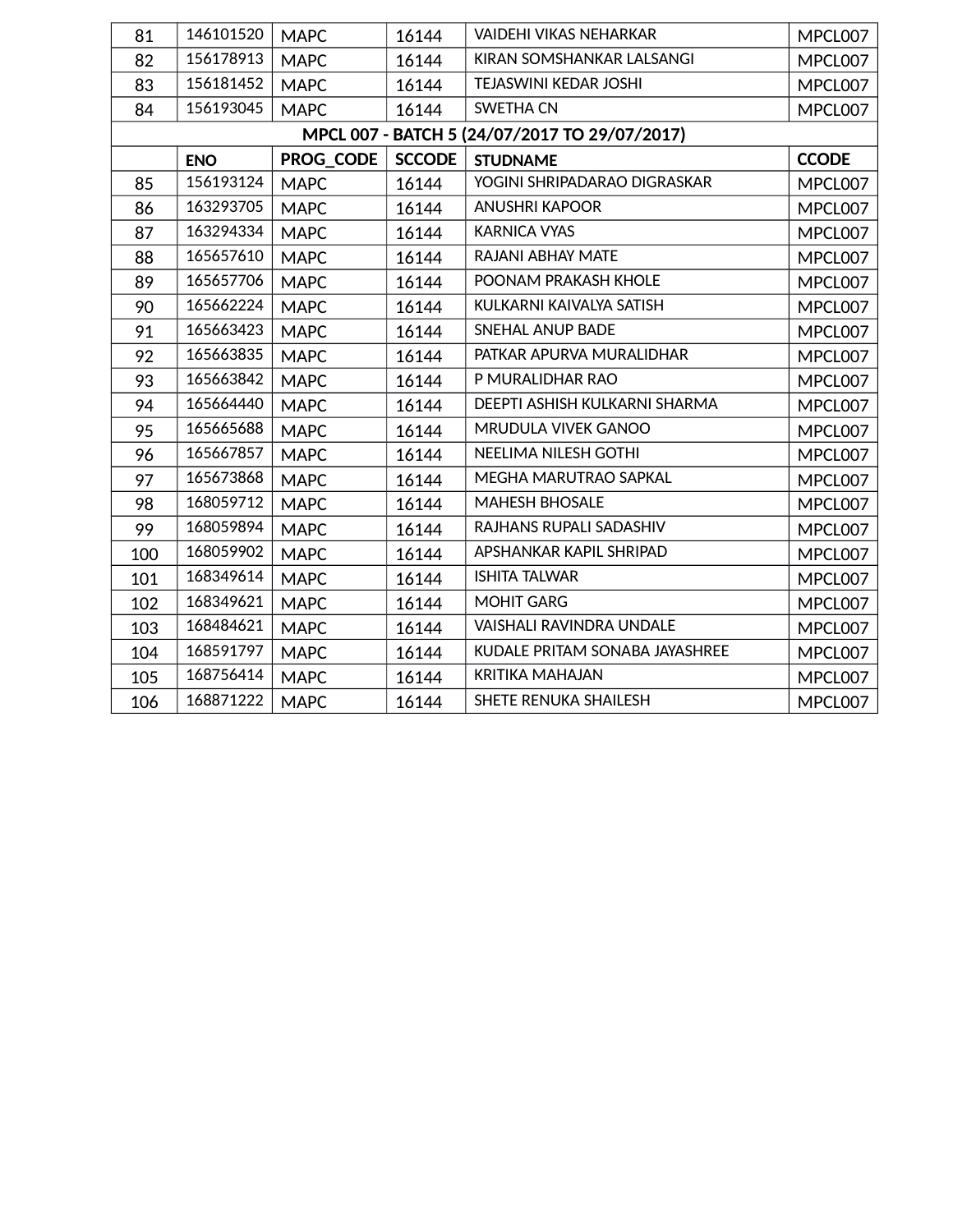|                          | INDIRA GANDHINATION OPEN UNIVERSITY, REGIONAL CENTRE PUNE                                                  |                  |               |                                         |              |  |  |
|--------------------------|------------------------------------------------------------------------------------------------------------|------------------|---------------|-----------------------------------------|--------------|--|--|
|                          | SUTYD CENTRE 16144, ABEDA INAMDAR SENIOR COLLEGE, PUNE<br>PRACTICAL MAPC & BA (PSYCHOLOGY) - TEE JUNE 2017 |                  |               |                                         |              |  |  |
|                          |                                                                                                            |                  |               | MPCE 014/034 (30/07/2017 TO 01/08/2017) |              |  |  |
|                          |                                                                                                            |                  |               | <b>MPCE 014</b>                         |              |  |  |
| SR.N                     | <b>ENO</b>                                                                                                 | <b>PROG CODE</b> | <b>SCCODE</b> | <b>STUDNAME</b>                         | <b>CCODE</b> |  |  |
| $\mathbf{1}$             | 156184330                                                                                                  | <b>MAPC</b>      | 16144         | SMITA SHARADCHANDRA PATIL               | MPCE014      |  |  |
| $\overline{2}$           | 156185689                                                                                                  | <b>MAPC</b>      | 16144         | SONAL KIRAN OSWAL                       | MPCE014      |  |  |
| 3                        | 159866811                                                                                                  | <b>MAPC</b>      | 16144         | <b>PAULSON PULIKOTTIL</b>               | MPCE014      |  |  |
| $\overline{\mathcal{L}}$ | 150820550                                                                                                  | <b>MAPC</b>      | 16144         | MAYURI ANILKUMAR MAHAJAN                | MPCE014      |  |  |
| 5                        | 151114140                                                                                                  | <b>MAPC</b>      | 16144         | <b>VIKASH KULHARI</b>                   | MPCE014      |  |  |
| 6                        | 156185238                                                                                                  | <b>MAPC</b>      | 16144         | CHAKRANARAYAN EVA                       | MPCE014      |  |  |
| $\overline{7}$           | 156192770                                                                                                  | <b>MAPC</b>      | 16144         | <b>ASHWINI PIYUSH NEWE</b>              | MPCE014      |  |  |
| 8                        | 156192803                                                                                                  | <b>MAPC</b>      | 16144         | SUSHMA SIDDHARTH                        | MPCE014      |  |  |
| 9                        | 156192946                                                                                                  | <b>MAPC</b>      | 16144         | <b>DIPMALA RANKA</b>                    | MPCE014      |  |  |
| 10                       | 156193091                                                                                                  | <b>MAPC</b>      | 16144         | SUNITA DADARAO SHENDE                   | MPCE014      |  |  |
| 11                       | 159865533                                                                                                  | <b>MAPC</b>      | 16144         | MONALI VIKAS PATIL                      | MPCE014      |  |  |
| 12                       | 159865841                                                                                                  | <b>MAPC</b>      | 16144         | GAIKWAD KALPANA JANKIRAM                | MPCE014      |  |  |
|                          |                                                                                                            |                  |               | <b>MPCE 034</b>                         |              |  |  |
| $\mathbf{1}$             | 136417927                                                                                                  | <b>MAPC</b>      | 16144         | <b>SHWETA SHUKLA</b>                    | MPCE034      |  |  |
| $\overline{2}$           | 159866148                                                                                                  | <b>MAPC</b>      | 16144         | <b>ILA SAXENA</b>                       | MPCE034      |  |  |
| 3                        | 159874872                                                                                                  | <b>MAPC</b>      | 16144         | <b>BHAVESH KUMAR MALVI</b>              | MPCE034      |  |  |
| 4                        | 156178945                                                                                                  | <b>MAPC</b>      | 16144         | SONALI RAJENDRA KEDAR                   | MPCE034      |  |  |
| 5                        | 156179961                                                                                                  | <b>MAPC</b>      | 16144         | SNEHA SADANAND BHANDARE                 | MPCE034      |  |  |
| 6                        | 156182572                                                                                                  | <b>MAPC</b>      | 16144         | MEERA G N                               | MPCE034      |  |  |
| $\overline{7}$           | 156192770                                                                                                  | <b>MAPC</b>      | 16144         | <b>ASHWINI PIYUSH NEWE</b>              | MPCE034      |  |  |
| 8                        | 156193045                                                                                                  | <b>MAPC</b>      | 16144         | <b>SWETHA CN</b>                        | MPCE034      |  |  |
| 9                        | 156193091                                                                                                  | <b>MAPC</b>      | 16144         | SUNITA DADARAO SHENDE                   | MPCE034      |  |  |

| INDIRA GANDHINATION OPEN UNIVERSITY, REGIONAL CENTRE PUNE<br>SUTYD CENTRE 16144, ABEDA INAMDAR SENIOR COLLEGE, PUNE<br>PRACTICAL MAPC & BA (PSYCHOLOGY) - TEE JUNE 2017 |           |             |       |                                               |         |  |
|-------------------------------------------------------------------------------------------------------------------------------------------------------------------------|-----------|-------------|-------|-----------------------------------------------|---------|--|
|                                                                                                                                                                         |           |             |       | MPCE 024 - BATCH 1 (02/08/2017 TO 05/08/2017) |         |  |
|                                                                                                                                                                         |           |             |       | <b>MPCE 024</b>                               |         |  |
| 1                                                                                                                                                                       | 126172192 | <b>MAPC</b> | 16144 | SHALAKA SHASHIKANT PAWAR                      | MPCE024 |  |
| $\mathcal{P}$                                                                                                                                                           | 136412175 | <b>MAPC</b> | 16144 | AFREEN NIAZAHMED SAYYED                       | MPCE024 |  |
| 3                                                                                                                                                                       | 136429985 | <b>MAPC</b> | 16144 | RICHA YOGESH ZOPE                             | MPCE024 |  |
| 4                                                                                                                                                                       | 137771898 | <b>MAPC</b> | 16144 | <b>NEELAM RATHORE</b>                         | MPCE024 |  |
| 5                                                                                                                                                                       | 146101362 | <b>MAPC</b> | 16144 | ELENA MIHAIELA SANJEEV KUMAR                  | MPCE024 |  |
| 6                                                                                                                                                                       | 150825259 | <b>MAPC</b> | 16144 | <b>ROHIT KUMAR</b>                            | MPCE024 |  |
| $\overline{7}$                                                                                                                                                          | 156178898 | <b>MAPC</b> | 16144 | VAISHALI JATHAR                               | MPCE024 |  |
| 8                                                                                                                                                                       | 156178920 | <b>MAPC</b> | 16144 | LONKAR CHANDRAKANT SAKHARAM                   | MPCE024 |  |
| 9                                                                                                                                                                       | 156178960 | <b>MAPC</b> | 16144 | KAMBLE VIJAY NAGNATH                          | MPCE024 |  |
| 10                                                                                                                                                                      | 156184315 | <b>MAPC</b> | 16144 | <b>JOSHI VIPIN SUBHASH</b>                    | MPCE024 |  |